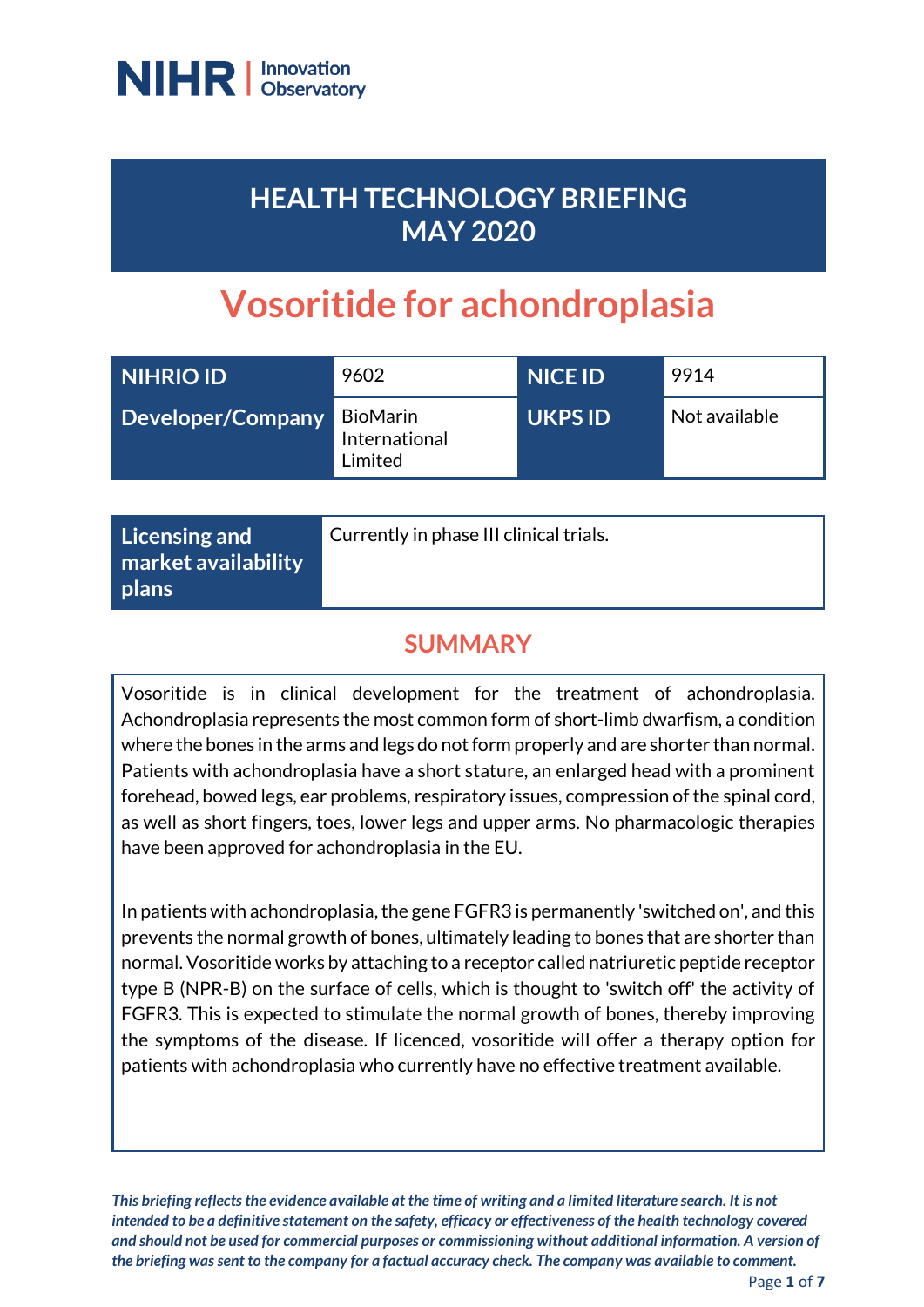### **PROPOSED INDICATION**

Treatment of achondroplasia.<sup>1</sup>

# **TECHNOLOGY**

#### **DESCRIPTION**

Vosoritide (BMN-111) is an investigational drug derived from a natural human peptide that is a positive regulator of bone growth. Vosoritide employs an analog of C-type natriuretic peptide (CNP) that, through interaction with its cognate receptor natriuretic peptide receptor-B (NPR-B), antagonizes the mitogenactivated-protein (MAP) kinase pathway downstream of the fibroblast growth factor receptor 3 (FGFR3) receptor.<sup>1,2</sup> FGFR3 is a negative regulator of bone growth that is mutated in achondroplasia.<sup>1</sup> Vosoritide may also act independently in the growth plate.<sup>2</sup>

Vosoritide is in phase III clinical development for the treatment of achondroplasia. In clinical trials (NCT03197766, NCT03424018) vosoritide is administered via daily subcutaneous injection of 15 micrograms per kilogram ( $\mu$ g/kg). $^{3,4}$ 

### **INNOVATION AND/OR ADVANTAGES**

No pharmacologic therapies have been approved for achondroplasia, except for growth hormone which is available only in Japan and the long-term complications are unknown, demonstrating an unmet medical need. 5

Vosoritide is a recombinant C-type natriuretic peptide analogue that was developed to have a longer half-life than its endogenous form in order to prolong pharmacologic activity. The endogenous form has an estimated half-life of 2.6 min, which is extended in vosoritide due to its resistance to neutral-endopeptidase digestion.<sup>2,5</sup>

Once-daily subcutaneous administration of vosoritide promotes long-bone growth in juvenile, skeletally normal mice and monkeys and corrects the dwarfism phenotype in mice with achondroplasia.<sup>5</sup>

In phase 2 clinical trials, a sustained increase in the annualized growth velocity was observed at doses of 15.0 and 30.0 μg/kg of vosoritide for up to 42 months in children with achondroplasia. In the recently completed phase 3 trial the placebo-adjusted change from baseline in growth velocity after one year of treatment with vosoritide, was 1.6 cm per year.<sup>5,6</sup>

### **DEVELOPMENT STATUS AND/OR REGULATORY DESIGNATIONS**

Vosoritide does not currently have Marketing Authorisation in the EU/UK for any indication.

In January 2013, orphan designation was granted by the European Commission to vosoritide for the treatment of achondroplasia.<sup>7</sup>

Vosoritide is in phase II clinical development for dominantly inherited short stature.<sup>8</sup>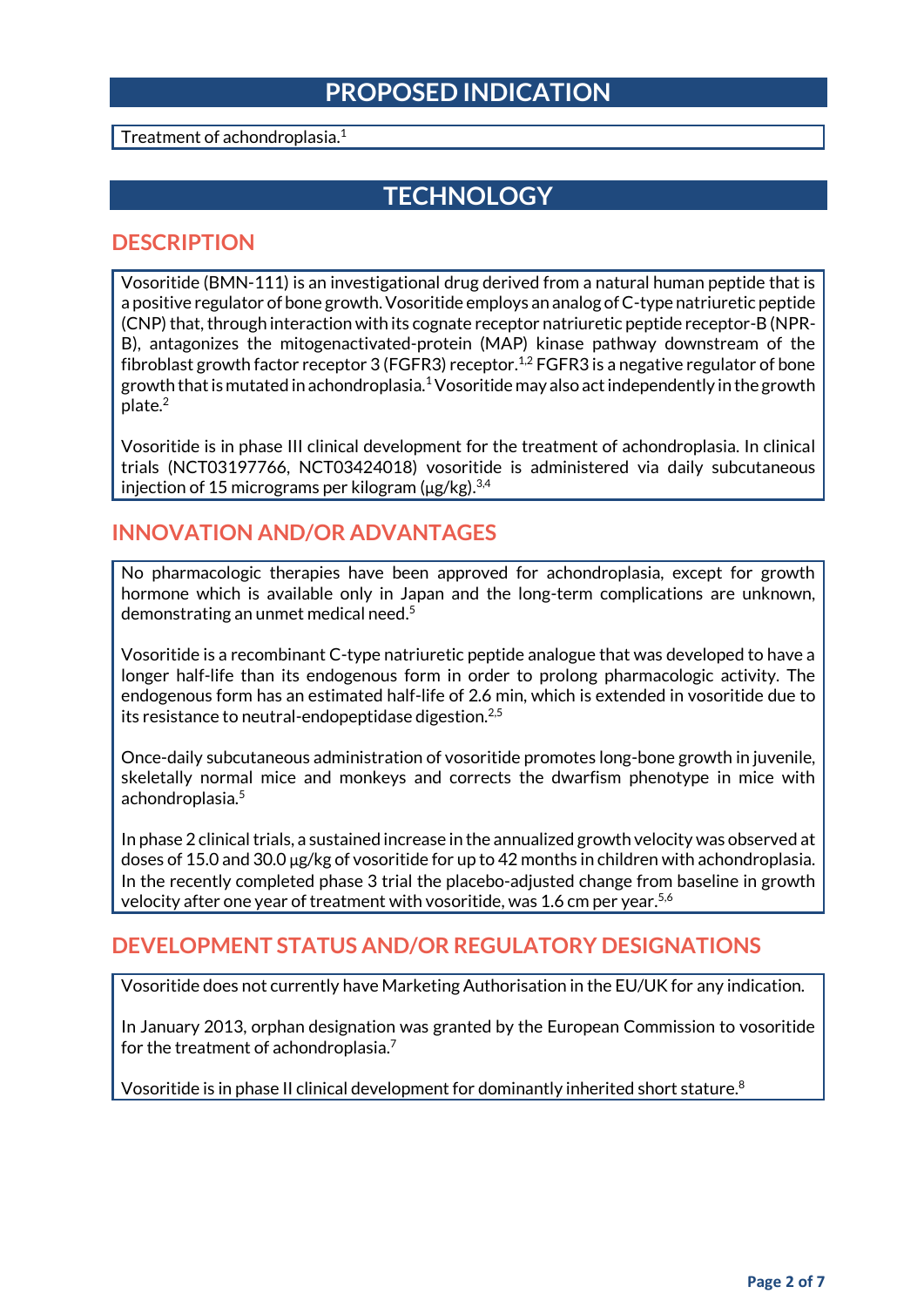## **PATIENT GROUP**

### **DISEASE BACKGROUND**

Achondroplasia is the most common form of human dwarfism and is characterized by failure of normal conversion of cartilage into bone, which results in disproportionate short stature. This condition is caused by a mutation in the FGFR3, a negative regulator of bone growth. Disproportionate growth between endochondral bone and underlying organs leads to a number of orthopedic, neurological, respiratory, ear, nose, and throat (ENT) issues and increased mortality.<sup>1</sup> Adults reach a height of  $131\pm5.6$  cm (men) and  $124\pm5.9$  cm (women).<sup>9</sup>

The condition is autosomal dominant however most cases are not inherited. More than 80% of children with achondroplasia have parents of average stature and have the condition as the result of a spontaneous gene mutation.<sup>1,9</sup> Patients who have inherited the defective gene from both parents are the most severely affected and normally die around birth or a few months afterwards. In patients with only one defective FGFR3 gene, achondroplasia causes long-term disability and may result in a shorter life span because of its effects on the heart.<sup>7</sup>

Beyond disproportionate short stature, people with achondroplasia can experience serious health complications, including foramen magnum compression, sleep apnea, bowed legs, midface hypoplasia, permanent sway of the lower back, spinal stenosis, recurrent ear infections and obesity. Some of these complications can result in invasive surgeries such as spinal cord decompression and straightening of bowed legs. Some people with achondroplasia also suffer from chronic pain. $1$ 

### **CLINICAL NEED AND BURDEN OF DISEASE**

The prevelance of achondroplasia is approximately 4.0 per 100,000 live births and it is estimated to affect more than 250,000 individuals worldwide. $10,11$ 

In achondroplasia, there is only a slight decrease in life expectancy compared to the general population, potentially due to cardiovascular disease.<sup>9</sup> Death in the first year of life can occur due to pressure on the spinal cord, caused by abnormalities at the craniocervical junction.<sup>12</sup>

In 2018-19 there were 229 finished consultant episodes and 215 hospital admissions with a primary diagnosis of achondroplasia (ICD-10 code Q77.4), resulting in 542 bed days and 99 day cases in England.<sup>13</sup>

# **PATIENT TREATMENT PATHWAY**

#### **TREATMENT PATHWAY**

Management of achondroplasia is multidisciplinary and anticipatory care is essential. Neonates should have imaging of the brain and cervical spine to access the foreamen magnum and check for hydrocephalus as well as polysomnography to check for central sleep apnea. Abnormalities in either study should warrant a prompt referral to neurosurgical colleagues for evaluation and possible surgical treatment. Regardless of imaging, activities which lead to a risk of injury to the craniocervical junction should be avoided.<sup>9</sup>

Treatment of ear infections and serous otitis media, along with assessment of any hearing problems is needed. Speech therapy can be offered if concerns arise. Treatment of obstructed sleep apnea may include adenotonsillectomy, weight loss, and/or continuous positive airway pressure. Weight gain should be monitored in childhood to avoid later complications. Social and psychological support should be offered. Progressive and symptomatic leg bowing can be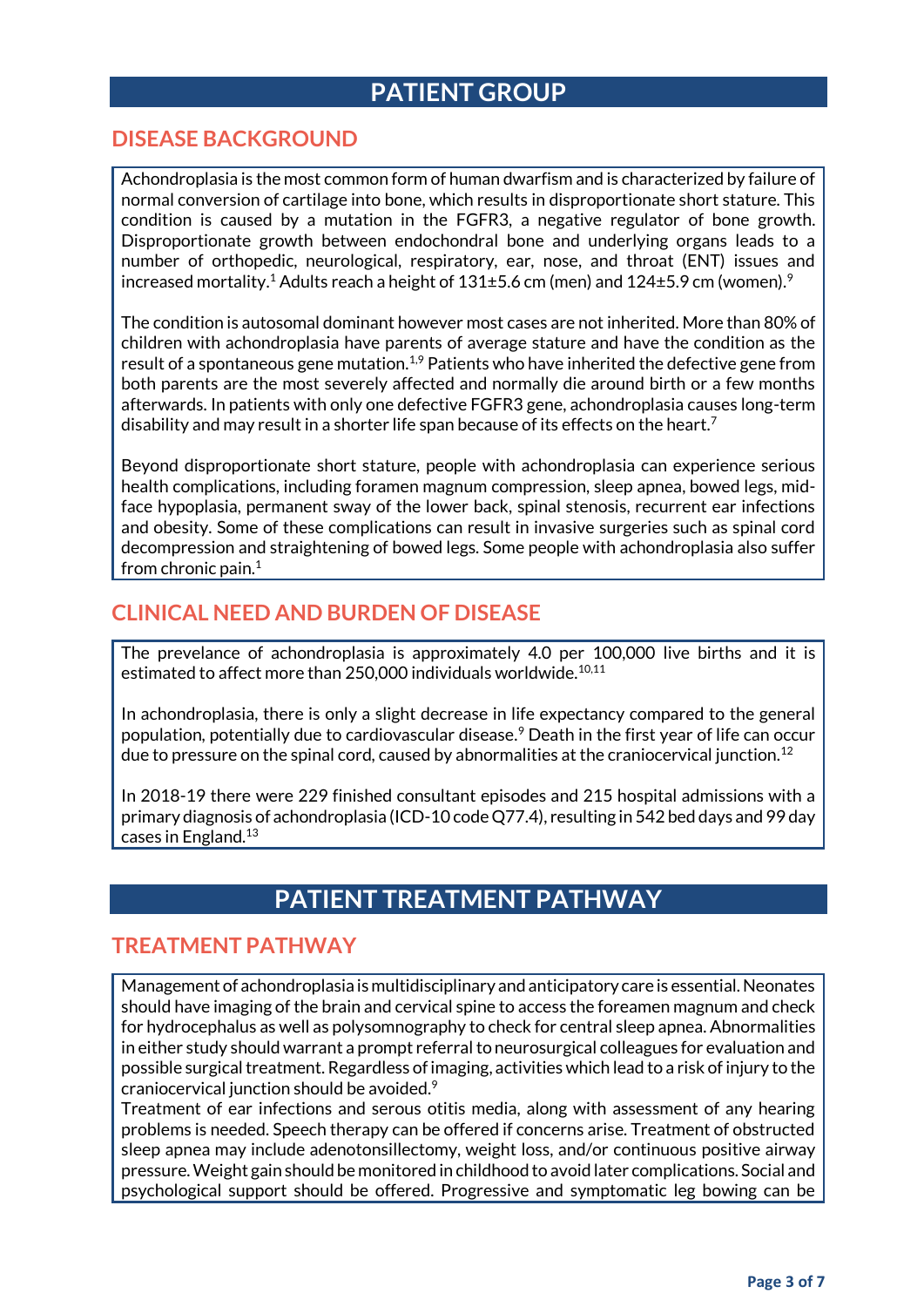treated surgically. Adult patients may require a lumbar laminectomy to treat spinal stenosis. Some may choose controversial limb lengthening procedures.<sup>9</sup>

### **CURRENT TREATMENT OPTIONS**

There are no NICE recommended medicines for the treatment of achondroplasia.

Anti-inflammatory drugs may be helpful in patients with degenerative joint disease.<sup>12</sup>

### **PLACE OF TECHNOLOGY**

If licensed, vosoritide will offer a therapy option for patients with achondroplasia who currently have no effective therapies available.

|                              | CEINICAE I NIAE INFONMATION                                                                                                                                                                                                                                                                                                     |                                                                                                                                                                                                                                                                                                           |  |
|------------------------------|---------------------------------------------------------------------------------------------------------------------------------------------------------------------------------------------------------------------------------------------------------------------------------------------------------------------------------|-----------------------------------------------------------------------------------------------------------------------------------------------------------------------------------------------------------------------------------------------------------------------------------------------------------|--|
| <b>Trial</b>                 | NCT03197766, 2015-003836-<br>11; A Phase 3 Randomized,<br>Double-Blind,<br>Placebo-<br>Controlled, Multicenter Study to<br>Evaluate the Efficacy and Safety<br>of BMN 111 in Children With<br>Achondroplasia<br><b>Phase III</b><br><b>Location:</b> 3 EU countries (inc UK),<br>United States, Australia, Japan<br>and Turkey. | NCT03424018,<br>2017-002404-28;<br>A<br>3,<br>Open-Label<br>Phase<br>Long-Term<br>Extension Study to Evaluate the Safety<br>and Efficacy of BMN 111 in Children<br>With Achondroplasia<br><b>Phase III - Extension</b><br>Location: EU (inc UK) countries, United<br>States, Australia, Japan and Turkey. |  |
| <b>Trial design</b>          | Randomised,<br>double<br>blind,<br>placebo-controlled.                                                                                                                                                                                                                                                                          | Open label, single group assignment.                                                                                                                                                                                                                                                                      |  |
| Population                   | $N = 121$ , aged 5 to 18 years, ACH<br>confirmed with genetic testing.                                                                                                                                                                                                                                                          | $N = 119$ , aged 6 years and older,<br>completed Study 111-301.                                                                                                                                                                                                                                           |  |
| Intervention(s)              | Subcutaneous injection of 15<br>µg/kg of vosoritide daily.                                                                                                                                                                                                                                                                      | Subcutaneous injection of 15 µg/kg of<br>vosoritide daily.                                                                                                                                                                                                                                                |  |
| Comparator(s)                | Matched placebo.                                                                                                                                                                                                                                                                                                                | None.                                                                                                                                                                                                                                                                                                     |  |
| Outcome(s)                   | Primary outcome(s):<br>Change from baseline in mean<br>$\bullet$<br>Annualized Growth Velocity<br>[Time frame: one year]<br>See trial record for full list of<br>other outcomes.                                                                                                                                                | Primary outcome(s):<br>Change from baselines in mean<br>$\bullet$<br>annualized growth velocity [Time<br>frame: through study completion, an<br>average of 1 year]<br>See trial record for full list of other<br>outcomes.                                                                                |  |
| <b>Results</b><br>(efficacy) | The placebo-adjusted change<br>$\bullet$<br>from baseline in<br>growth<br>velocity after one year of<br>treatment with vosoritide, the<br>primary endpoint, was 1.6<br>cm/yr (p<0.0001). <sup>6</sup>                                                                                                                           |                                                                                                                                                                                                                                                                                                           |  |
|                              |                                                                                                                                                                                                                                                                                                                                 |                                                                                                                                                                                                                                                                                                           |  |

## **CLINICAL TRIAL INFORMATION**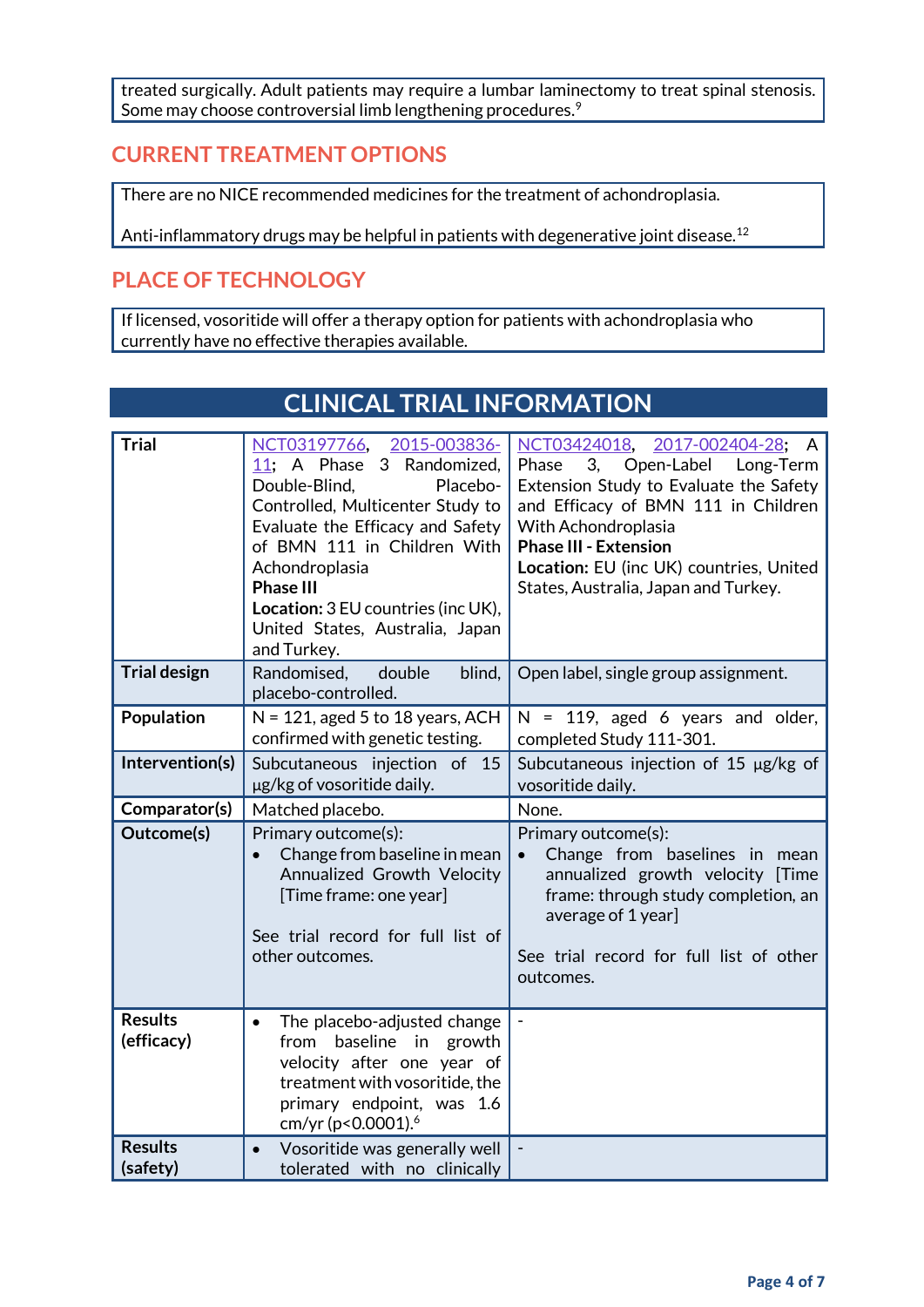| significant<br>blood    | pressure |  |
|-------------------------|----------|--|
| decreases. <sup>o</sup> |          |  |

| <b>Trial</b>                 | NCT02055157, 2013-004137-<br>$32$ ; A Phase 2, Open-label,<br>Sequential<br>Cohort<br>Dose-<br>escalation Study of BMN 111 in<br>Children With Achondroplasia<br><b>Phase II</b><br>Location: Australia,<br>France,<br>United Kingdom and United<br>States.                                                                                                                     | NCT02724228, 2015-004004-30;<br>A<br>Phase 2, Open-Label, Extension Study to<br>Evaluate<br>Long-Term<br>the<br>Safety,<br>Tolerability, and Efficacy of BMN 111 in<br>Children With Achondroplasia<br><b>Phase II - Extension</b><br>United<br>Location: Australia, France,<br>Kingdom and United States. |
|------------------------------|---------------------------------------------------------------------------------------------------------------------------------------------------------------------------------------------------------------------------------------------------------------------------------------------------------------------------------------------------------------------------------|------------------------------------------------------------------------------------------------------------------------------------------------------------------------------------------------------------------------------------------------------------------------------------------------------------|
| <b>Trial design</b>          | label,<br>sequential<br>Open<br>assignment.                                                                                                                                                                                                                                                                                                                                     | Open label, single group assignment.                                                                                                                                                                                                                                                                       |
| Population                   | $N = 35$ , aged 5 to 14 years, ACH<br>confirmed with genetic testing.                                                                                                                                                                                                                                                                                                           | $N = 30$ , aged 5 to 14 years, completed 24<br>months of BMN 111 treatment in Study<br>111-202.                                                                                                                                                                                                            |
| Intervention(s)              | BMN 111 2.5, 7.5, 15, 30 ug/kg<br>administered daily for 24 months<br>in an open-label sequential dose<br>adjustment fashion.                                                                                                                                                                                                                                                   | BMN 111 15 or 30 µg/kg administered<br>daily.                                                                                                                                                                                                                                                              |
| Comparator(s)                | None.                                                                                                                                                                                                                                                                                                                                                                           | None.                                                                                                                                                                                                                                                                                                      |
| Outcome(s)                   | Primary outcome(s):<br>Safety Measures [Time frame:<br>6 months and approximately<br>24 months]<br>See trial record for full list of<br>other outcomes.                                                                                                                                                                                                                         | Primary outcome(s):<br>Incidence of Treatment-Emergent<br>$\bullet$<br>Events<br><b>Time</b><br>Adverse<br>Frame:<br>through study completion, every 3<br>months]<br>See trial record for full list of other<br>outcomes.                                                                                  |
| <b>Results</b><br>(efficacy) | Over 54 months that children<br>$\bullet$<br>in cohort $3(N=10)$ of the<br>study, at a dose of<br>15<br>achieved<br>µg/kg/day,<br>a<br>statistically<br>significant<br>(p<<br>0.005) cumulative additional<br>mean height gain of 9.0 cm<br>compared<br>to<br>children,<br>matched for age and gender,<br>in a new natural history<br>achondroplasia<br>dataset<br>$(N=619).14$ |                                                                                                                                                                                                                                                                                                            |
| <b>Results</b><br>(safety)   | Adverse events occurred in<br>$\bullet$<br>35 of 35 patients (100%), and<br>serious<br>adverse<br>events<br>occurred in 4 of 35 patients<br>$(11\%).$<br>Therapy<br>was<br>discontinued in 6 patients (in<br>1 because of an adverse<br>event). $5$                                                                                                                             |                                                                                                                                                                                                                                                                                                            |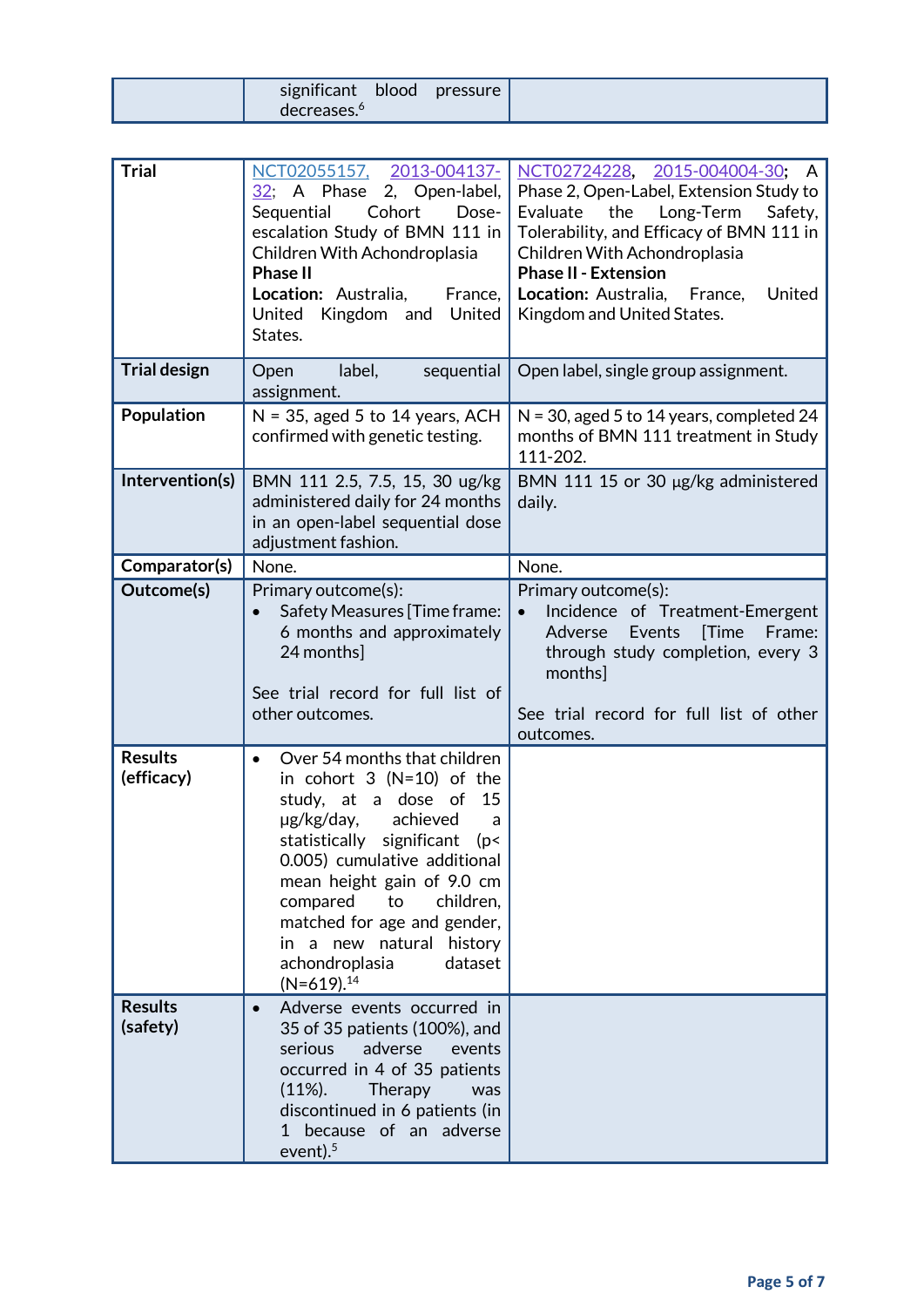| <b>Trial</b>                 | NCT03583697, 2016-003826-18; A Phase 2 Randomized, Double-Blind,<br>Placebo-Controlled Clinical Trial to Evaluate the Safety and Efficacy of BMN<br>111 in Infants and Young Children With Achondroplasia, Age 0 to < 60<br><b>Months</b><br><b>Phase II</b><br>Location(s): Australia, Japan, United Kingdom, United States |
|------------------------------|------------------------------------------------------------------------------------------------------------------------------------------------------------------------------------------------------------------------------------------------------------------------------------------------------------------------------|
| <b>Trial design</b>          | Randomised, double blind, parallel assignment.                                                                                                                                                                                                                                                                               |
| <b>Population</b>            | n = 70, children aged up 59 months, diagnosis of achondroplasia confirmed by<br>genetic testing, at least 6-month period of pretreatment growth assessment<br>in Study 111-901 immediately before study entry or at least 3 months of<br>observation prior to treatment.                                                     |
| Intervention(s)              | Daily subcutaneous injection of 15 micrograms per kilogram of BMN111.                                                                                                                                                                                                                                                        |
| Comparator(s)                | Matched placebo.                                                                                                                                                                                                                                                                                                             |
| Outcome(s)                   | Primary outcome(s):<br>Evaluate the effect of BMN 111 on change from baseline in length/height<br>Z-scores [Time frame: one year]<br>See trial for full list.                                                                                                                                                                |
| <b>Results</b><br>(efficacy) |                                                                                                                                                                                                                                                                                                                              |
| <b>Results</b><br>(safety)   |                                                                                                                                                                                                                                                                                                                              |

## **ESTIMATED COST**

The cost of vosoritide is unknown.

# **RELEVANT GUIDANCE**

#### **NICE GUIDANCE**

No relevant guidance identified.

### **NHS ENGLAND (POLICY/COMMISSIONING) GUIDANCE**

No relevant guidance identified.

### **OTHER GUIDANCE**

- Kubota T, et al. Clinical Practice Guidelines for Achondroplasia. Clinical pediatric endocrinology: case reports and clinical investigations: official journal of the Japanese Society for Pediatric Endocrinology. 2020.<sup>11</sup>
- Health Supervision for Children with Achondroplasia. Guidelines from the American Academy of Pediatrics. 2005.<sup>15</sup>

# **ADDITIONAL INFORMATION**

BioMarin International Limited Mirum Pharmaceuticals did not enter information about this technology onto the UK PharmaScan database; the primary source of information for UK